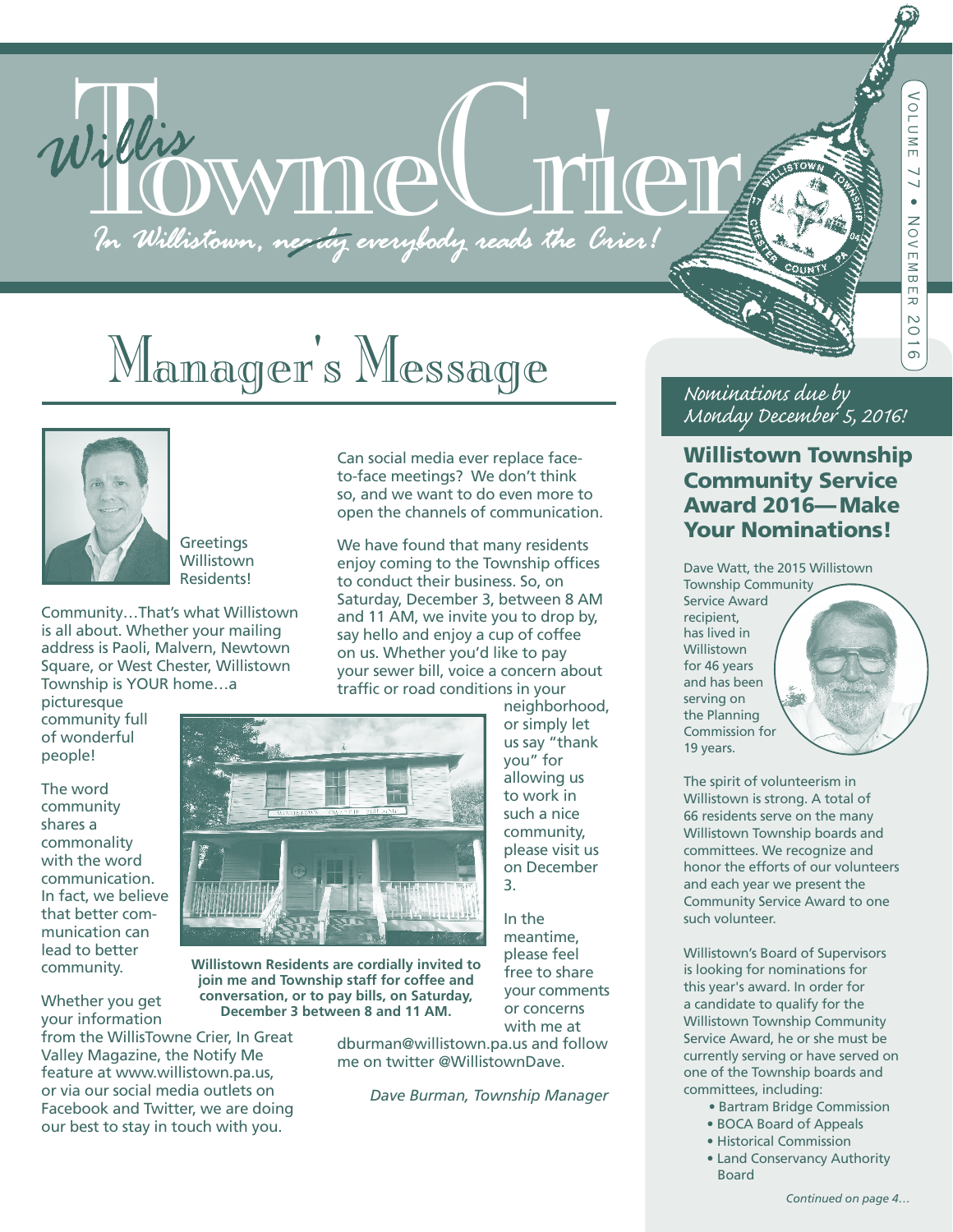#### Parks & Recreation

#### **Celebrating our community through people, parks, and programs**

## **GO WilMa! 2016** A Record Breaking Season of Adventure!



Go WilMa! outdoor adventurers pause for a moment in the stream at Ashbridge Preserve.

*GO WilMa!* stands for Get Outside<br>
around Willistown and Malvern!<br>
outdoor adventure program is ba around Willistown and Malvern! This outdoor adventure program is based on the summer reading themes for K-5 children and teens identified annually by the national Collaborative Summer Library Program (CSLP). We combine the Malvern and Paoli Library summer reading programs with *GO WilMa!* based upon the CSLP theme. Under the leadership of Willistown Parks and Recreation, the program team includes Malvern and Paoli Library.

 The 2016 summer reading themes were "On Your Mark, Get Set, Read!" for K-5th grade, "Get in the Game: Read!" for teens, and "Exercise Your Mind—Read!" for adults. This year's *GO WilMa!* theme was "Be Well, Be Fit—Get Outside & Move It!" Upon signing up, kids received *GO WilMa!* Field Guides with scavenger hunt clues, leading to hidden "Activation Stations" in our local landscape. Each Station was named after a fun activity including yoga poses and calisthenics. Program participants and their friends and families did the movements at each station and left inspired to move more throughout the day! The Stations had a post with a rubbing plate where the kids "stamped" their Field Guides. When they showed their stamps to the libraries, they received prize raffle tickets and other incentives. The Guide had summaries of the activity or yoga pose and QR code links to how to videos, recommended reading, and

the length of the walk to the Station.

 Many thanks go to our Station hosts: Malvern Borough, East Whiteland Township, East Goshen Township, Natural Lands Trust, Paoli Battlefield Preservation Fund, Paoli Hospital, Historic Sugartown, and Willistown Conservation Trust. Of course, we had stations in Willistown's parks and preserves as well.

 The *GO WilMa!* program children and their families and friends found adventure outside, explored treasured and often unknown places in our community, and ran into others doing the same.

 The program team gratefully acknowledges the Willistown Township Supervisors for major program funding and the Malvern Borough Council and the East Goshen and East Whiteland Township Supervisors for their funding assistance. Check out more about the *GO WilMa!* program at www.willistown.pa.us under Parks and Recreation and on Facebook. Contact Mary Hundt at 610-647-5300 ext. 224 with inquiries, comments, or suggestions.

#### *Note from a New GO WilMa! Family*

"My three young daughters, 2, 3 and 5, and my husband and I really enjoyed the *GO WilMa!* adventures. We completed four of the shorter hikes, and each one was amazing! We have lived in Willistown for a year and half, and the *GO WilMa!* program led us to places we hadn't seen before. We are astounded by the beauty of our area and the great work done to conserve this land. I am so grateful that our daughters can see birds, listen to the meadow, watch farmers, and jump rocks at a creek...all in our own backyard!"

*— Stephanie T., Willistown Resident*

#### Stats 2016

- Grand total child participants: 670!
- We had 47 more kids sign up this year over last!
- If you conservatively average 3 people per trip, including parents, siblings, and friends, that's 2,010 people getting outside around Willistown and Malvern throughout the summer!
- Over 30 Explorers and their guests made it to all 15 Inspiration Stations travelling almost 14 miles each!

## Name That Trail!



#### A construction photo of the trail adjacent to Daylesford Abbey as it crosses into a damp woodland area.

As many of you have noticed, the trail adjacent to the Daylesford Abbey along Waynesborough and South Valley Roads up to Cedar Hollow and Devon Roads is under construction! Willistown Parks and Recreation is looking for trail name ideas from our community members to recommend to the Board of Supervisors.

We know that the property was known as Pinebrook Farm. Perhaps it was so named because the East Branch of Crum Creek, the "brook", traverses the land, and "pine" trees grew there? In 1963, the Roman Catholic Norbertine order moved from the Cassatt Estate near Daylesford, currently home of the Upper Main Line Y and then known as Daylesford Abbey, to the 130-acre farm in Willistown.

In 2015, the Abbey sold approximately 40 acres, and construction on the 3/4 mile trail began. The trail is scheduled for completion in January of 2017. A grand opening ceremony will be held this spring, so we need to name the trail before then! One suggestion is Pinebrook Trail after Pinebrook Farm. What are your suggestions? Please go to our online survey, it will only take a few minutes, at www.willistown.pa.us/NameThatTrail and let us know what you think! You may also email Mary at mhundt@willistown.pa.us. The survey closes December 5. Thank you!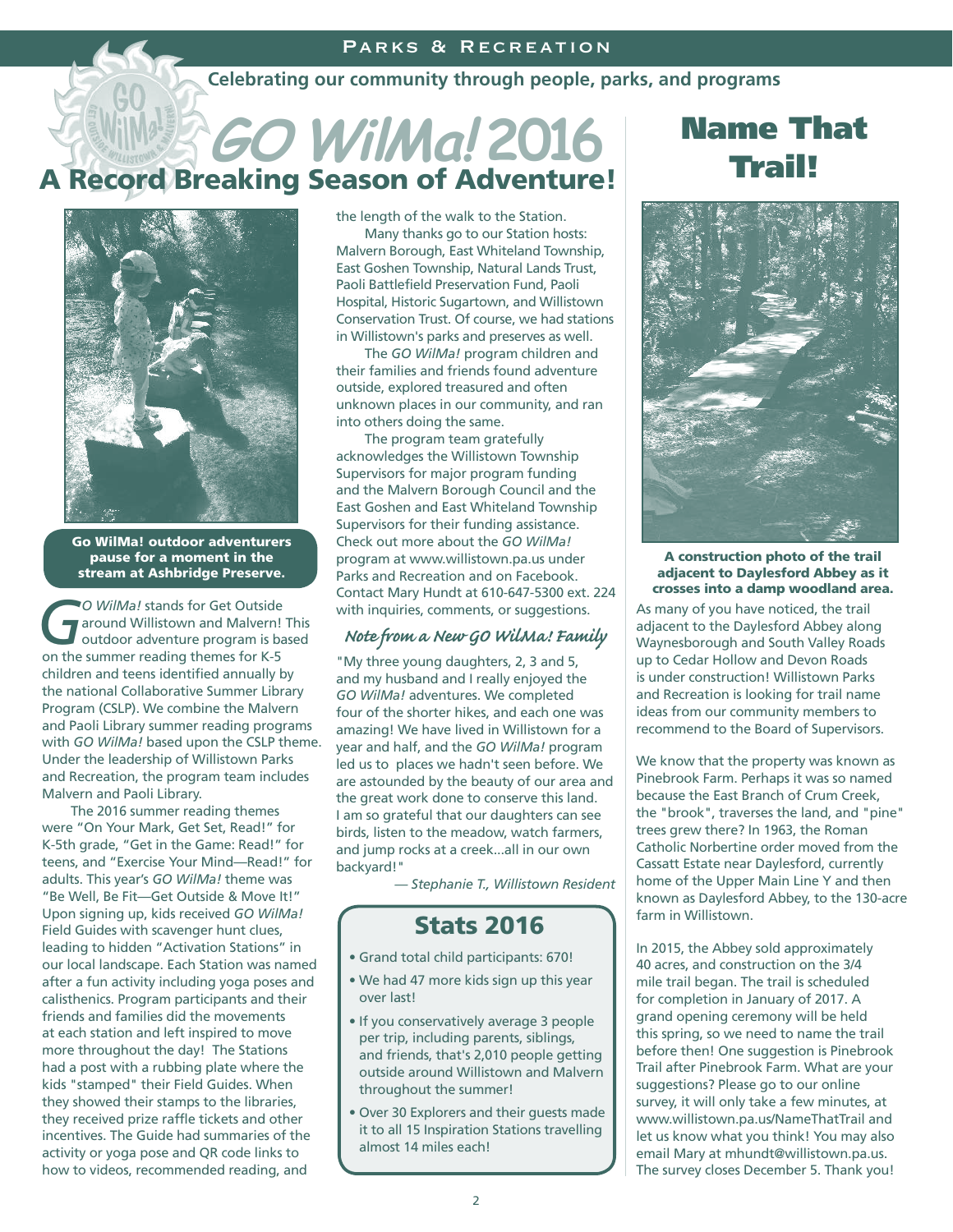## *Join the Trail Corps, Weed Warriors, or Both!* Get Outside @ Okehocking!

**From the summer excursions of our** *GO WilMa!* **program to our Okehocking Trail Corps and Weed Warrior programs, Willistown Parks & Recreation is building camaraderie and a sense of community around getting people outside in Willistown. Our key ingredient is fun! Consider one of the following programs as a great way to get outside and have a good time.**

and creates new ones. Experience the reward of being part of the team, see the immediate results of your efforts, and hike afterward. Be a part of the happy team pictured here! Find out more under Parks & Recreation at www.willistown.pa.us. Join the Okehocking Trail Corps by contacting Mary, Director of Parks & Recreation, at 610-647-5300 x224 or mhundt@willistown.pa.us.

#### Okehocking Trail Corps *Get outside. Dig in the dirt. Happy Trails!*

Join us! We need representation on the Trail Corps from the different user groups of the Preserve. These groups include hikers, dog walkers, runners, equestrians, artists, photographers, scouts, and birders. Current Trail Corps volunteers include members of Malvern Boy Scout Troop 7, Sugartown Girl Scout Troop 4996, Okehocking Weed Warriors, Willistown Parks & Recreation

Board, dog walkers/hikers, and the Willistown Conservation Trust Trails Team. Willistown Parks & Recreation hosts annual trail workshops to train Trail Corps team leaders and members. The Okehocking Trail Corps rehabilitates and maintains existing trails



#### Okehocking Weed Warrior Program

#### *Weeds Beware!*

Join the Weed Warriors at Okehocking Preserve the first Saturday of every month through April 1 from 9 AM-noon! Looking for fresh air exercise this fall and winter? Please join us to help fight the invasive species that threaten the overall health of the Preserve and encroach on trails. After the leaves fall is a perfect time to tackle unwanted nonnative plants. Thanks go to Dave Smith our

Head Okehocking Weed Warrior for taking the lead! Email Dave at okehockingweedwarrior@gmail.com or Mary at mhundt@willistown.pa.us for more information, or visit www.willistown.pa.us under Parks & Recreation Department.

## **ILLISTOWN COLLLINITY** Sugartown Preserve - Willistown Parks & Recreation

From Joe Munley, Co-Project Manager

 As the summer reluctantly faded and fall has arrived, we look back and reflect on another successful growing season at the Willistown Community Garden. On a recent visit to the garden, I glanced around and absorbed the remnants of a plentiful harvest. The last few tomatoes, eggplant, and peppers were clinging to their struggling plants while a handful of green beans dangled from a trellis or hid among the leaves. Even a few watermelon still decorated the landscape.

 The hot and dry summer conditions that finally passed impacted both plants and animals in the garden. The blackberry bushes this year produced very little fruit. Most of the blueberries only made it to a champagne color before being devoured by birds searching for a source of water. The birds also poked many a hole in ripening tomatoes to enjoy their seeds and moisture. Throughout the summer, a few rabbits were also spotted bouncing between beds and rows while enjoying small portions of our efforts. On the other hand, the Township kept the ever hungry local groundhogs at

bay with a few curious onlookers peering in from the perimeter of the fence.

 I was uncertain what taking on the role of Co-Project Manager would mean, and the garden members helped quickly define it for me. With expectations clearly outlined, both returning and new members made my job easy. A few gentle reminders along the way, coupled with plenty of hard work from the community, led to record donations totaling 758 pounds as of early October to our local Chester County Food Bank food cupboards. Donations to the cupboards are a requirement of being a Garden member. With continued warmer than normal temperatures and the skills of our creative and dedicated gardeners, the contributions will undoubtedly continue into late fall. Some have planted cold weather crops while others are getting ready to prepare their beds for winter. I hope that the other gardeners feel the same sense of pride and accomplishment that I foster as they contemplate what the next year of gardening will bring!

 For information on Willistown Community Garden membership, contact Mary, Director of Parks & Recreation, at 610-647-5300 x224.



#### Willistown Parks & Recreation fans, please note!

According to the Township Code, Chapter 96, Parks, the only parks where your four legged friends are permitted are Okehocking and Serpentine Preserves! Your furry friends are welcome at these Preserves giving you access to over 300 acres of beautiful Willistown landscapes. Be aware that dogs must be leashed throughout each property, and may be released only in the off-leash field at Okehocking. We are receiving complaints about significant amounts of dog feces at Greentree Park and Mill Park Fields. Dogs are not permitted in these parks. These grounds are where children play and run free—they are not there for Fido to pee! The rules are posted at each park. We prefer not to post additional signage. Please be considerate of our community's children and adults who visit our parks and preserves! Thank you! These are not new guidelines. Visit the www.willistown.pa.us under Government, then Township Code, and Chapter 96 for more information.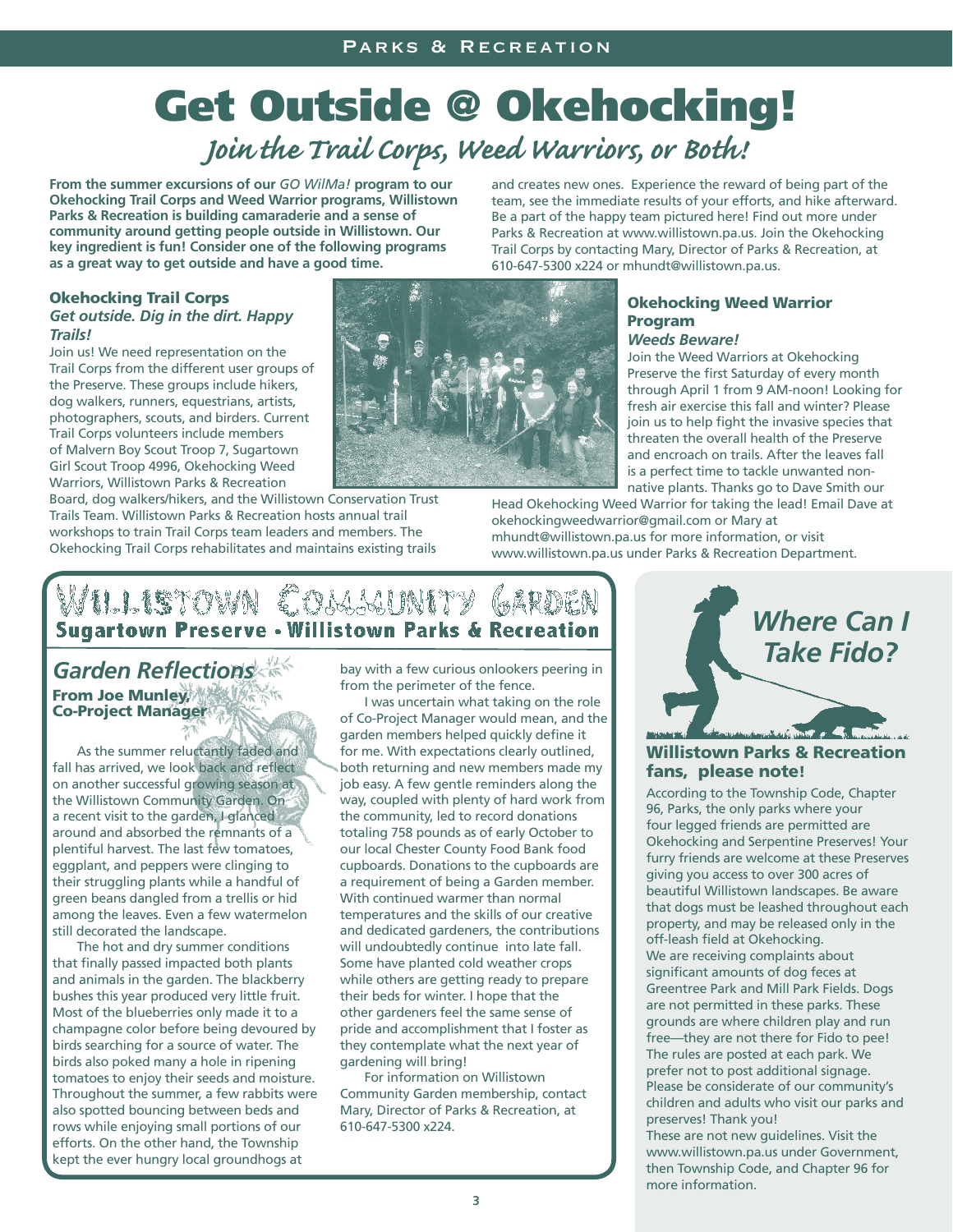

### Willistown Township Snow Removal Tips and Information

The Willistown Township Public Works Department takes great pride executing

snow removal operations. The eight-man crew clears 57 miles of Township roadways and 12 miles of PennDot roadways in a quick, efficient, and safe manner to ensure the safety of its residents.

Residents can do their part to facilitate the process. No vehicles are to be parked on roadways or cul-de-sacs from the onset of the snow until the roadways have been completely cleared. Cars that are parked on roadways and cul-de-sacs can hinder snow removal operations and may cause plowing delays because of access and available locations to pile plowed snow. Crews make every effort to clear the snow, but may have to return the following day after the vehicles are moved to finish. Please refer to chapter 108 of the Willistown Township code, available online, for a complete list of rules and regulations.

Mailboxes should be located at least one

foot behind the face of the curb at a height of four feet. Mailboxes located closer to the street and/or lower to the ground are most

vulnerable to damage during plowing operations. Make sure your mailbox is sturdy and add extra support if needed. The Township is not responsible for mailbox replacement due to snow coming off the plow; we will, however, replace a mailbox

that is physically hit by a plow truck.

Do not deposit shoveled, blown, or plowed snow onto public streets or storm sewers. This can cause dangerous conditions and is a violation of the law, punishable with a fine up to \$1,000. Please refer to Chapter 119-39 through 119-42 of the Township Code for a complete list of rules and regulations.

When possible, wait to clear your sidewalks and driveway aprons until the Public Works Department has completed their snow removal operations. During plowing, crews may make a pass in and a pass out of a roadway in order to allow access for emergency vehicles, and the roadway may be completed at a later time when the snow has stopped.

Please be patient. Snow removal takes time, especially in heavy snowfall. Crews begin salting at the onset of the storm. Once two inches of snow falls, plowing begins. Roads are plowed in an order based on traffic: state roadways first, major secondary roadways second, and the tertiary roads last.

Report any problems to Willistown Township at 610-647-5300, 8 AM to 4 PM Monday through Friday. Please leave your name, address, contact number, and the nature of the problem. Calls received after 4 PM may not be acted upon until the next business day. You may also report potholes for Township roads under Report a Concern on the left side menu of our website: www.willistown.pa.us. On Saturdays, Sundays, and Holidays, emergencies may be reported to the Willistown Township Police Department at 610-647-1440.

#### Parks & Recreation Board Openings

The all-volunteer Willistown Township Parks and Recreation Board needs enthusiastic Willistown residents on their team! The Board advises the Supervisors on parks and recreation related issues including improvements, programs, and policies. The Supervisors appoint Board members. The Board is looking for candidates interested in trails as well as candidates with young families. Board members are asked to assist the Director of Parks and Recreation, Mary Hundt, by attending park events, greeting and registering guests and talking about Willistown's programs and

parks. Currently, there are four events per year. Board members also assist with programs, including checking *GO WilMa!*  outdoor adventure program clues. Board meetings are the third Tuesday of every month from 7–8 PM; however, generally the board meets about six times per year. Address letters of interest and resumes to Mary Hundt at mhundt@willistown. pa.us, or call her at 610-647-5300 x224 for more info. The Parks and Recreation Board interviews the candidate and makes appointment recommendations to the Board of Supervisors.

#### Who Plows Willistown Roads?

**Willistown Township has a winter maintenance agreement with PennDot to plow and salt the following roadways:**

- **Providence Road from Goshen Road to Sugartown Road**
- **Sugartown Road from Goshen Road to King Road**
- **Devon Road from Paoli Pike to South Cedar Hollow Road**
- **Warren Avenue from Goshen Road to Paoli Pike**
- **South Valley Road from Devon Road to Whitehorse Road**
- **North Cedar Hollow Road from Central Avenue to Tredyffrin Township Line**

**The following roadways are plowed by PennDot:**

- **King Road from Sugartown Road to the East Whiteland Township Line**
- **Paoli Pike, from Line Road to Lancaster Avenue**
- **Providence Road, from Goshen Road to West Chester Pike (Route 3)**
- **Goshen Road**
- **Delchester Road**
- **West Chester Pike (Route 3)**
- **Lancaster Avenue (Route 30)**
- **Street Road (Route 926)**

**PennDot Contact Information: Call 1-800-FIX-ROAD to report potholes. Call 610-566-0972, PennDot District 6 offices, with general questions or concerns regarding state roadways.**

#### Willistown Community Service Award *...continued from cover.*

- Malvern Library Board
- Open Space Review Board
- Paoli Library Board
- Parks and Recreation Board
- Planning Commission
- Recycling Commission
- Zoning Hearing Board
- Vacancy Board

Send your nomination in today! Please send your name and your nomination with a letter of recommendation to Mary Hundt at mhundt@willistown.pa.us by Monday, December 5. Contact Mary at 610-647-5300 x224 with any questions. Thank You!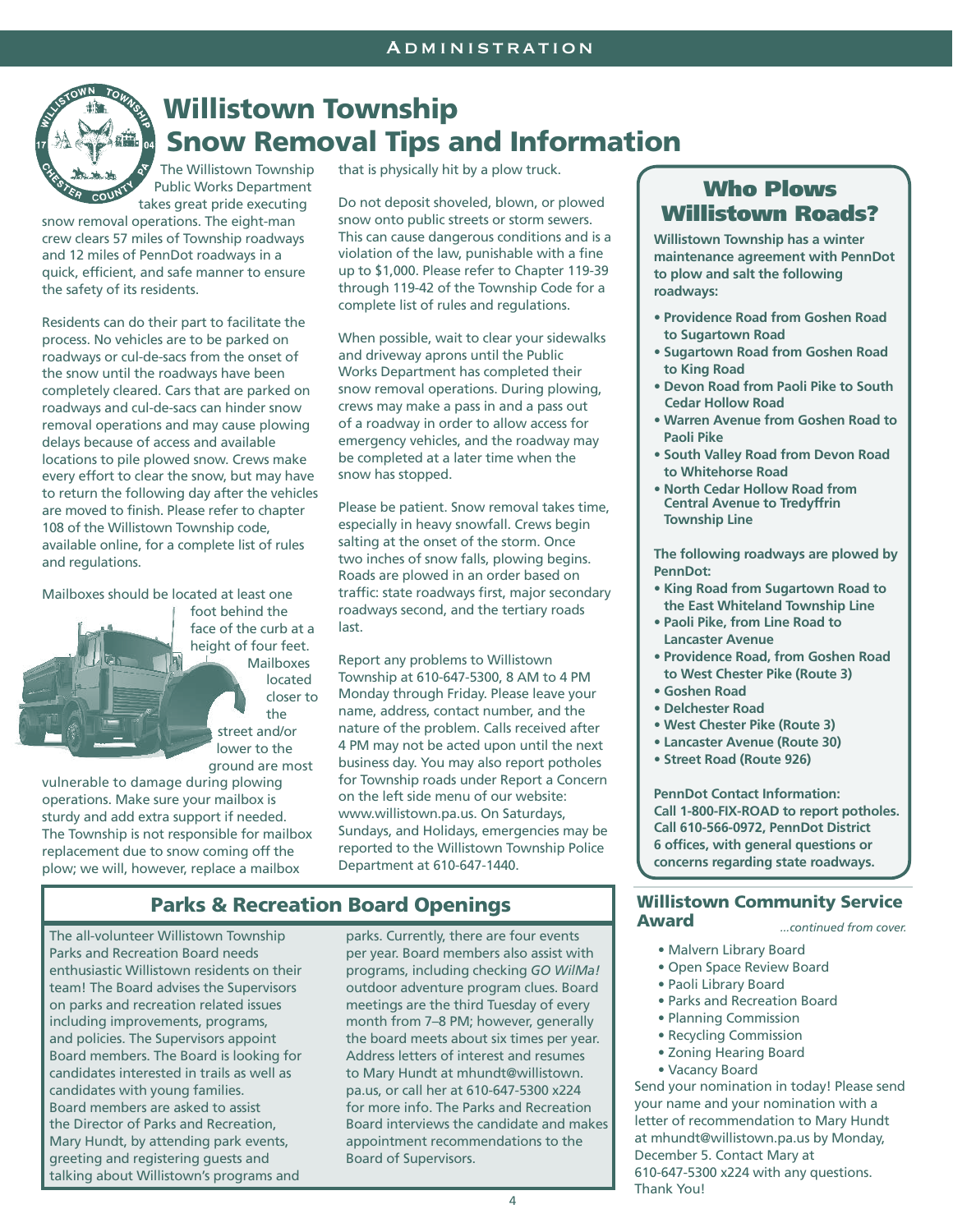#### Recycling Roundup



Residents may now add paperboard milk, juice, wine, soup, and broth cartons to their curbside recycling bins. The most common size is half gallon; however, there are other sizes: gallon, quart, pint and even half pint. It does not matter if a container has a plastic spout, it is recyclable as is the gabletopped type without a plastic spout. Discard the cap used on a plastic spout as trash. Flattening the cartons is desirable but not mandatory.

Please rinse the cartons, and any other recycling containers, before tossing them in your recycling bin. Residents using A.J. Blosenski for recycling may mix the paper cartons with newspapers, magazines, junk mail, and other types of paper. Residents of other providers such as Republic Services, Opdenaker, Waste Management, or Suburban Waste may combine the cartons with all types of recyclables in a singlestream recycling bin.

Milk, juice, wine, soup, and broth cartons are made of several layers of cardboard sandwiched between two thin layers of plastic and have a smooth finish. They are referred to as "Liquid Paperboard" and are recycled to make cardboard, stationery, and tissues. Diverting the cartons from landfills eliminates the release of methane during their decomposition process. Methane is a gas with a global warming capacity that is 21 times more powerful that carbon dioxide! Billions of these cartons are produced every year. Sadly, almost all of them ended up in landfills as trash. We now have an opportunity to change this "system" by recycling these cartons. Minimal effort, maximum benefit!

## Thirteenth Annual Coat Collection

By Cub Scout Packs 98 & 76

#### **Drop-off Period: November 7 – December 10**

Recyclable! Keep the always successful Coat Collection program rolling for the thirteenth

consecutive year by recycling coats that are in great shape, but are taking up space in your closet. Many people will be in need this winter, and you can help them by donating! Only GOOD CONDITION and CLEAN used or new coats please!

#### Drop-off Sites (during regular facility hours):

- **Malvern Public Library**  First and Warren Avenues, Malvern
- **Paoli Public Library**  Rear entrance to Wells Fargo Bank Lancaster Avenue, Paoli
- **Paoli United Methodist Church**  81 Devon Road, Paoli
- **General Wayne Elementary School**  Devon Road entrance, Malvern
- **Sugartown Elementary School**  Sugartown Road entrance, Malvern
- **•Paoli Hospital**

Lower west lobby near cafeteria

**• Willistown Twp. Administration Building** 688 Sugartown Road, Malvern

#### Leaf, Yard Waste, & Christmas Tree Pickup

Waste haulers serving Willistown Township are required to notify their clients of the special dates when their leaves, yard waste, and Christmas trees will be picked up for composting. Leaves and yard waste are collected on the special pickup dates at curbside provided they are in biodegradable paper bags available at most hardware and home supply stores. Plastic bags with leaves or yard waste will not be picked up on these dates. Paper bags with leaves and yard waste placed at curbside with trash and recyclables on a non-special pickup dates will be treated as trash. De-trimmed Christmas trees do not require a separate bag or wrap.

Please contact your hauler if you haven't received the pickup dates by early November.

Drop-off bins will be available until December 10.

The coats are given to an outreach program

for distribution at no cost to anyone in need. Anyone—free! In the first twelve years, the program collected more than 4,500 coats! Thank you all; let's not stop now! Our goal is to



collect an additional 500 coats in 2016.

Willistown Cub Scout Packs 98 and 76 have volunteered to coordinate the program. Thank you, Cub Scouts! And thank you to scout moms Kim Hynes and Sandi Hetzel for leading this community service program. Questions? Call Willistown Township Recycling Commission Chairman Jim Tate: 610-647-7361. Township Administration donation hours are 8 AM–4 PM weekdays.

#### Plastic Bags—All 100 Billion of them!

That's the number of plastic bags that the US goes through each year, and only a very small percentage is recycled! What happens to those that aren't? They end up in forests, oceans, rivers, roadsides, empty lots and, of course, in landfills where they do not decompose. Plastic bags are not biodegradable. Given that the proper disposal of plastic bags outstrips the number of new bags produced annually, it is easy to conclude that we have a growing problem.

#### So what can we do?

**Use reusable bags**—cloth or heavier grade plastic—in every store you enter. **Recycle** the #2 and #4 recycle symbol plastic bags you receive from retail merchants at any supermarket. All labels adhered to or tags stapled the bags must be removed. All bags must be clean and dry.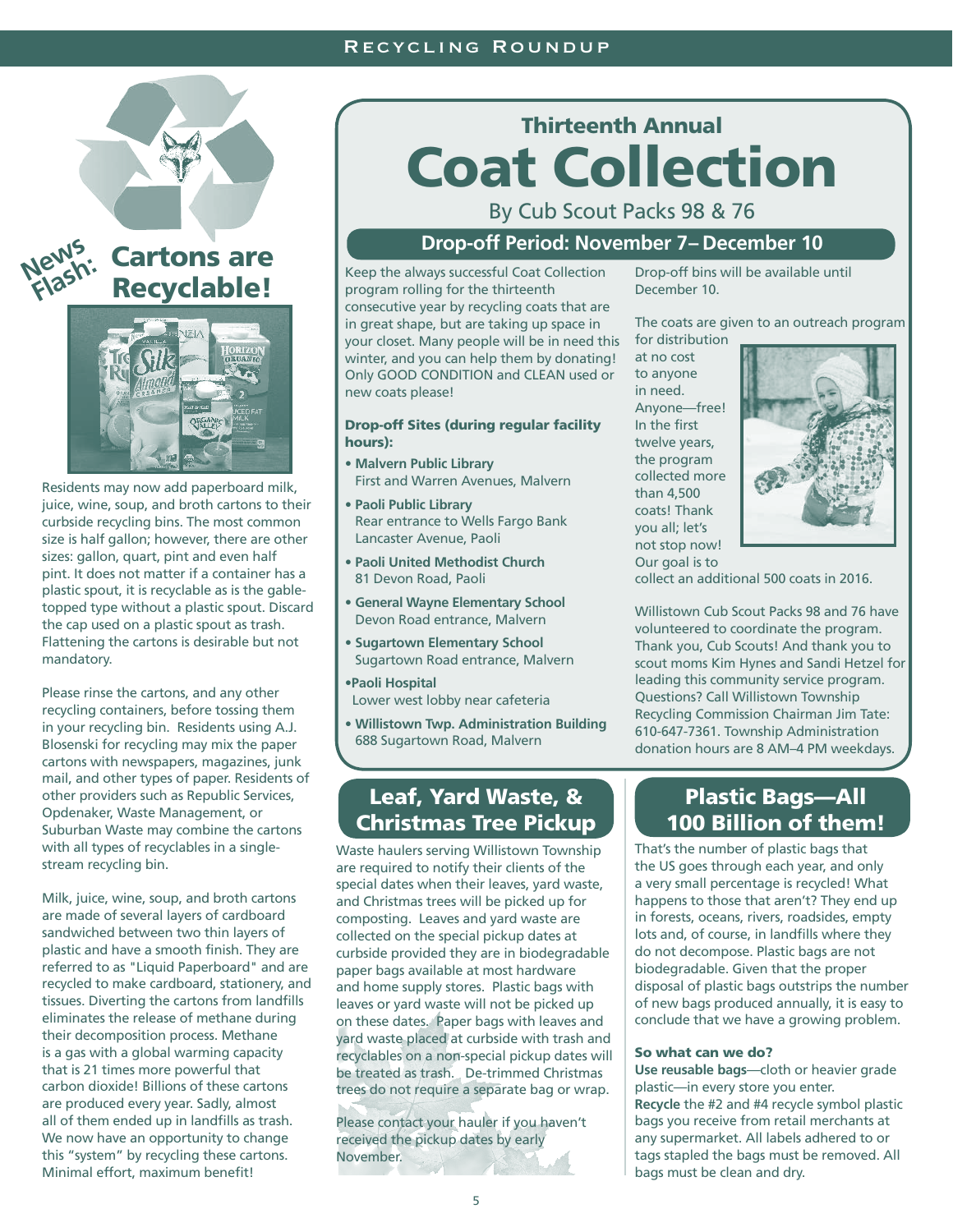#### **COMMUNITY**



#### Tips for Streamside Landowners

If you are fortunate to live along one of our community's streams, you play a significant role in keeping the stream healthy and clean. Here are a few ways to protect your stream from pollution and erosion.

- Plant trees or shrubs along the creek. Roots will hold the soil together, and fallen leaves form the base of the food chain in the stream.
- Create a "no mow" zone along the creek, allowing taller grasses to grow and stabilize streambanks while filtering pollutants from runoff before it reaches the stream. Just a few feet of no mow zone will make a difference but extend this area as much as you can.
- Place structures outside of the floodplain. To the extent possible, keeping garden sheds, driveways and other improvements away from the stream will give rainwater a chance to soak into the ground.
- Go easy on the fertilizer. Follow manufacturer's guidelines and only when you are confident it is not going to rain soon. In areas that drain to a stream or pond, try going without fertilizer.
- Keep grass clippings, manure, and other waste piles away from the creek. Nutrients and other pollutants can easily wash into the stream impacting water quality.
- Keep farm animals out of streams by using fencing and controlling stream access.
- Redirect your downspouts onto lawn or natural areas and away from driveways that lead to storm drains in your street or streams. Better yet, direct them to a garden with water-loving plants.

For more tips, including recommendations on trees and flowers to plant, visit the Delaware County Conservation District website at www.delcocd.org.

The Chester Ridley Crum Watersheds Association is the only watershed organization devoted to the protection of the water resources of the Chester, Ridley, and Crum Creek Valleys in Chester and Delaware Counties. Willistown Township is part of the Ridley and Crum Creek Watersheds. We look to CRC to help guide residents on protecting Willistown's precious water resources.

#### For more information on CRC and our watersheds, visit www.crcwatersheds.org.



## HISTORIC SUGARTOWN

#### **Hand Bookbinding Workshop** Sunday, November 19 **9 AM–3 PM**

Try your hand at traditional bookbinding in Historic Sugartown's Book Bindery! Colonial Williamsburg-trained instructor, Ramon Townsend of ColonialBindery.com, will lead the class through the binding process. Surrounded by a world-class collection of 19th-century bookbinding tools,

participants will create a book using traditional methods employed at that time. Along with their book, participants will be given step-by-step written instructions they can take home. Visit HistoricSugartown.org or call 610.640.2667 to register. Admission: \$75/Participant, Ages 14 and up.

#### **A Sugartown Christmas** Saturday, December 10 **11 AM–4 PM**

Bring your family to Historic Sugartown for some holiday fun!

Explore the historic village and hear about Victorian Christmas traditions. Sugar up at Sugartown! Kids will get a chance to decorate cookies and gingerbread houses, and try their hand at making Victorian-style ornaments and Christmas cards. Visit with Santa at our

c. 1805 William Garrett House and enjoy holiday treats and hot cocoa! Admission: \$6/Adult, \$5/Senior (60+ yrs), \$4/Child (3–17 yrs). Children ages 2 and younger admitted free.

#### **Guided tours**  Through December 4 **Saturdays • 11 AM–4 PM Sundays • 1–4 PM**

Enjoy a guided tour of the 19th century village. You'll "shop" in the circa 1880 General Store, stamp leather as bookbinders do in the Book Bindery, view a wonderful collection of Willistown tall-case clocks in the circa 1805 Garrett House, and enjoy the transportation exhibit by Chester County Historical Society in our Carriage Museum. Admission: \$5/Adult, \$4/Seniors (60+ years), \$3/Child (3–17 years).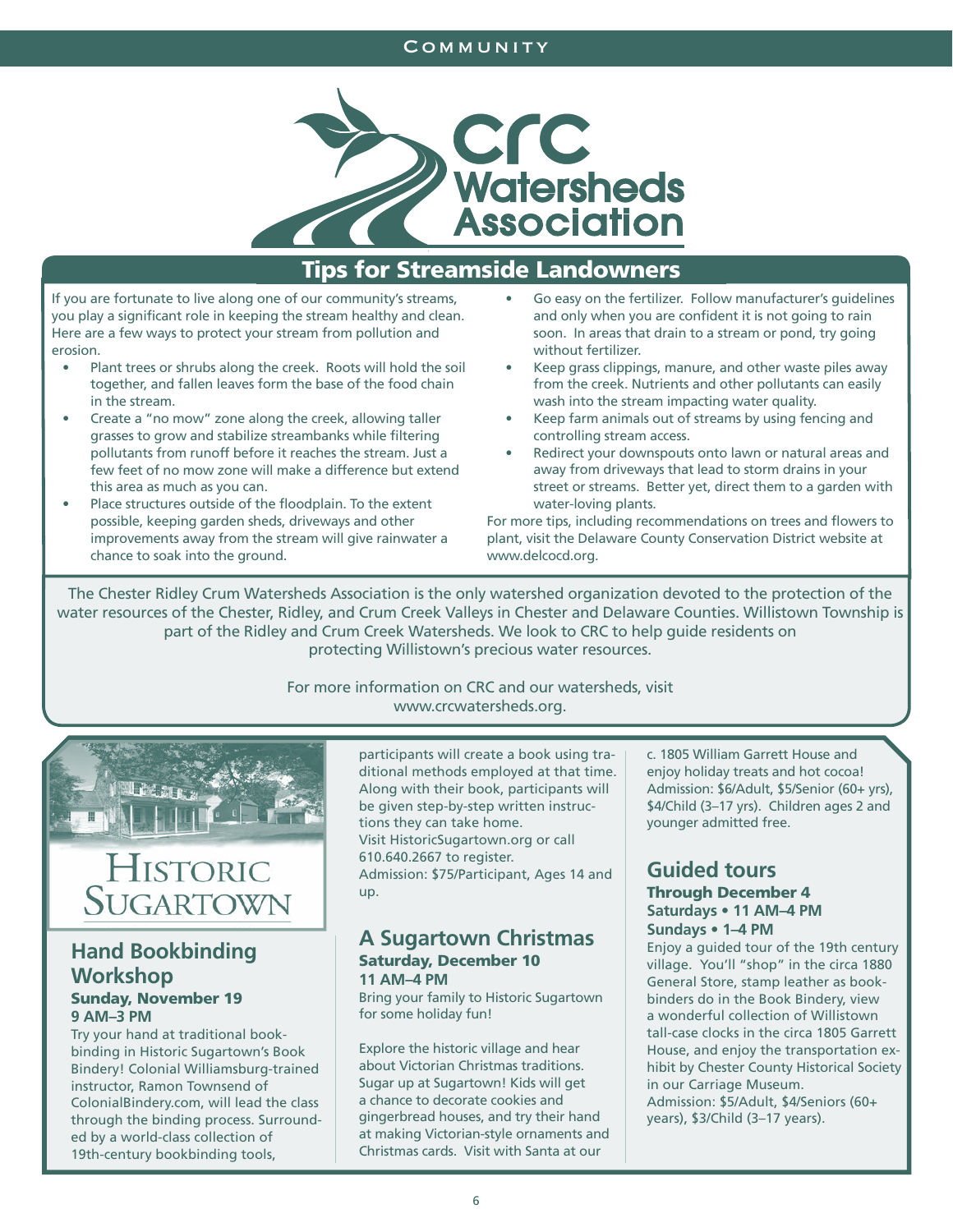#### **COMMUNITY**

## LIBRARY NEWS

#### www.ccls.org or 610-644-7259 **Malvern Public Library**

Have you seen our new website? Check us out at http://www.malvern-library.org/, or like us on Facebook!

Thank you to everyone who donated to our Sock Drive in October! The Library is a drop-off point for the Annual Willistown Coat Drive again this holiday season.

Stop by on Saturday, December 3 during Malvern's Victorian Christmas celebration. We will have a holiday craft from 11 AM–1 PM.

Art for women! On Monday, November 14 from 6:45 PM–8 PM, join Cyndie Westrich, board certified art therapist and licensed professional counselor, to learn how to use collage for rekindling desires, passions, dreams and for discovering new interests. All are welcome! No art experience is needed—just a wish to have fun with others and explore creativity. Please call 610-329-1684 by November 7 to reserve your space.

Looking for an unusual holiday gift? Make a donation in honor of someone! We'll purchase the item and create a bookplate naming the honoree.

Sign up to meet and read to Holly, our new therapy dog, on Thursday afternoons from 4:30 PM–5:30 PM. Spaces are limited, so sign up soon!

The Adult Coloring Club meets the third Friday of the month at the Malvern Buttery from 2 PM–3 PM. Join us in making personalized bookmarks!

Game enthusiasts: visit our website to find out when the next Board Game Night will be!

#### **Paoli Public Library**

www.tredyffrinlibraries.org or 610-296-7996

As the "Biggest Little Library Around," Paoli Library has so much to offer! Of course, we have books, magazines, and DVDs, but did you know that we have a mobile hotspot available to take home?

Contact the library for rental information.

Try the Art Book Club, led by Victoria Skelly. The next meeting is November 16 at 6:30 PM and the book selection is *The Lady in Gold*, by Anne-Marie O'Connor. Call us for more information or to sign up.

Book lovers can join our Mystery Book Club on the second Monday of every month at 10:30 AM. Visit the website, or call us for more info.

Calling all writers! Paoli Library hosts a Writers' Group on Thursdays from 12:30 PM–2:30 PM. Meet other writers and share ideas. For more information or to sign up, contact Melanie Pistilli at mpistilli@comcast.net or call us.

Try something new with your little one! Chinese Musical Storytime and German Storytime alternate on Fridays at 10:30 AM. The library also offers a Family Storytime on Wednesdays and Thursdays at 11 AM for all children birth to age 5. Babies have a special time on Thursdays at 10 AM for children up to age 18 months.

Finding time for movement and exercise can be challenging during the short fall and winter days. Register your child for one of our fun dance programs! Global Tots for preschoolers and their caregivers is on Saturdays, November 12 and December 10, from 10 AM–10:45 AM. Join our Global Rhythms program for ages 5-12 from 11 AM–12 PM. Adult participation is encouraged! Ballet180 hosts Creative Movement on Mondays, November 21 and December 19. Preschool age runs from 4 PM–4:45 PM, and grades K-3 runs from 4:45 PM–5:30 PM.

If you're looking for easy holiday gift ideas, we will have a large selection of novels on sale throughout the month of December. Also, consider purchasing a library tote bag to "wrap" your books.



 *Paoli Battlefield* 

In late September, the Paoli Battlefield Heritage Day was held on the Battlefield located on Monument Avenue in Malvern. Before the establishment of Malvern Borough in 1889, this 1777 Revolutionary War battlefield was part of Willistown Township.

The Heritage Day Celebration provided a family-friendly walk through our American Military History from 1750 to current day. Visitors witnessed the history of our country through visits and demonstrations with re-enactors, crafters, historical societies, and book authors. Several musical groups entertained. The "Kids History Passport" took families to various "camps" where they found re-enactors to help answer passport questions.

A highlight of the event was the military salute to 52 fallen patriots killed at the site on September 20, 1777. This year, a new Veterans Memorial was dedicated. The new monument of black granite honors the sacrifices and the service of Veterans since WWII. It stands beside the 1817 Paoli Battle Monument and the WWI and WWII memorials.

Frank Ortner, of the Paoli Memorial Association, and State Representative Duane Milne spoke about honoring our Veterans while Vietnam veterans Chet Darlington and Bart Van Valkenburgh, a Willistown resident, did the unveiling of the beautiful memorial.

#### Mark your calendar!

Monday, November 14 is our last Revolutionary War lecture of the year at the General Warren Inn. This program "Ben Franklin's Experiments," by Mike Kochan as Benjamin Franklin, is \$49 per person and includes the lecture and a delicious meal prepared by the Warren's fabulous chefs. Book online at www.rememberpaoli.org.